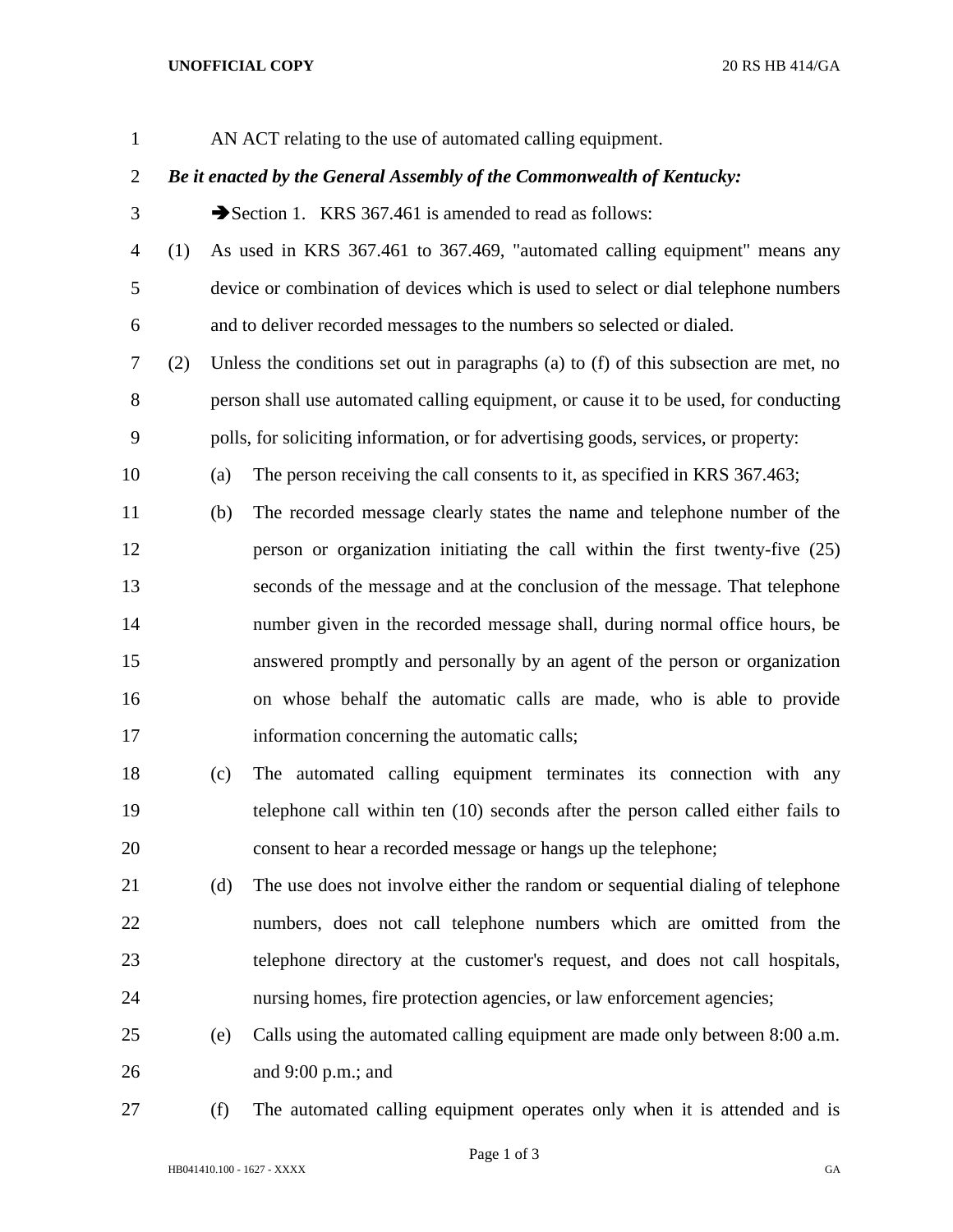| $\mathbf{1}$   |     |     | designed or installed so that it does not operate without an attendant, even in  |
|----------------|-----|-----|----------------------------------------------------------------------------------|
| $\overline{2}$ |     |     | the event of power failures.                                                     |
| 3              | (3) |     | Nothing in this section prohibits the use of automated calling equipment to make |
| 4              |     |     | calls with recorded messages or an artificial voice when the calls:              |
| 5              |     | (a) | Are made in response to calls initiated by the person to whom the automatic      |
| 6              |     |     | call or recorded message is directed;                                            |
| 7              |     | (b) | Concern goods or services, or the availability of same which were previously     |
| 8              |     |     | ordered or purchased;                                                            |
| 9              |     | (c) | Relate to collection of lawful debts;                                            |
| 10             |     | (d) | Are made by a public school as part of a program to regulate and control         |
| 11             |     |     | absenteeism of students; $\left\{ \frac{\alpha}{\alpha} \right\}$                |
| 12             |     | (e) | Are reminders and notices of meetings and activities of organizations of         |
| 13             |     |     | which the person called is a member or a subscribed consumer of the services     |
| 14             |     |     | of the organization, or are made to a person with whom there is an existing      |
| 15             |     |     | business relationship; or                                                        |
| 16             |     | (f) | Are made to a publicly available telephone number which the business             |
| 17             |     |     | intends to be called by customers or potential customers, in relation to         |
| 18             |     |     | subject matter that is customary for such calls, including but not limited to    |
| 19             |     |     | inquiring about and booking reservations, inquiring about or initiating          |
| 20             |     |     | purchases, seeking information such as hours of operation, directions,           |
| 21             |     |     | merchandise availability, or other information provided to, or sought by,        |
| 22             |     |     | customers in the ordinary course of business. A person or company making         |
| 23             |     |     | calls under this paragraph shall not sell the name or personal information       |
| 24             |     |     | of any individual using its services. The person or company shall only           |
| 25             |     |     | disseminate the name and personal information of the individual for whom         |
| 26             |     |     | it is making the call during the actual call and only to the extent that such    |
| 27             |     |     | information would be disclosed by the individual if he or she were making        |